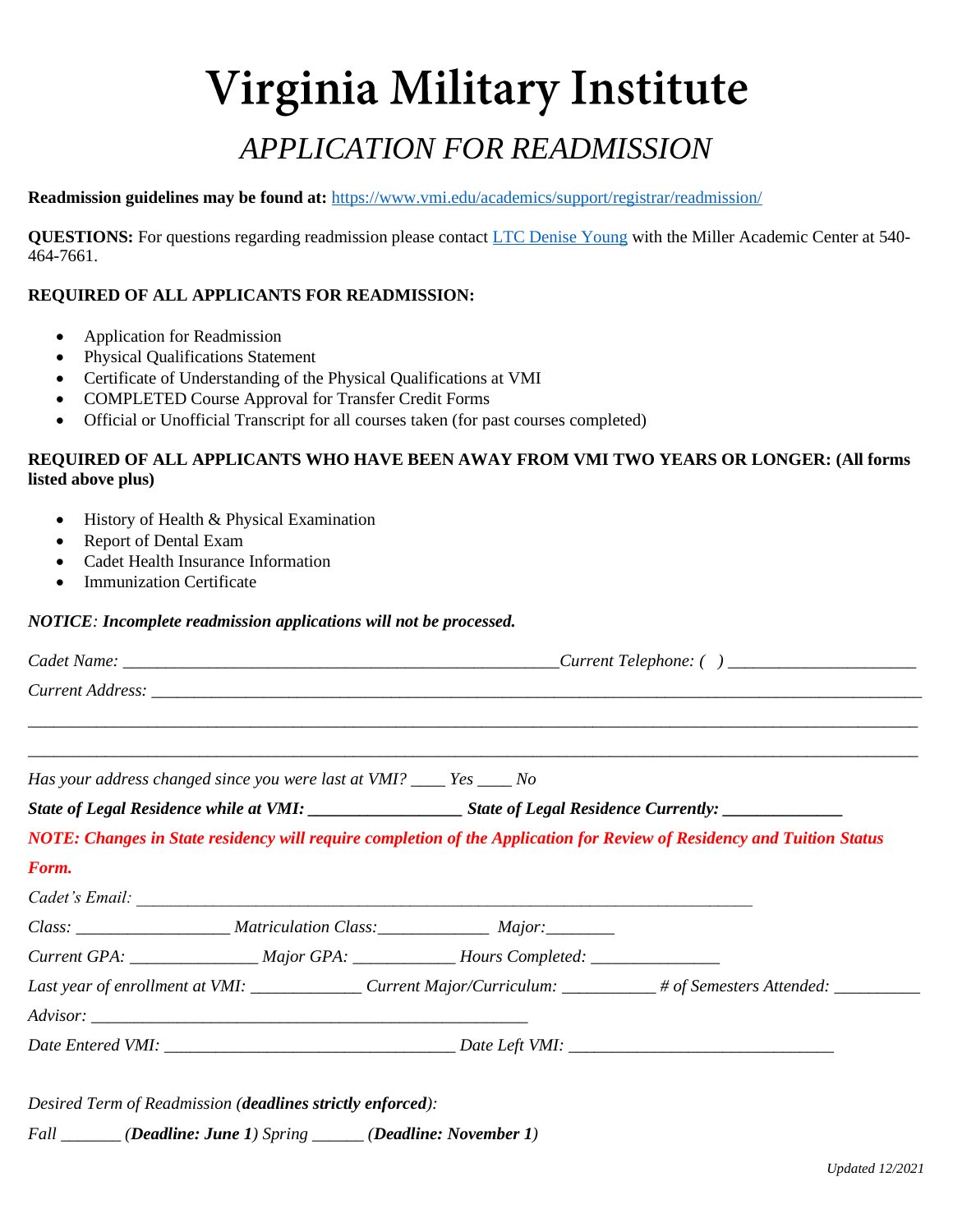## Virginia Military Institute *APPLICATION FOR READMISSION*

*Have you ever been arrested or convicted of a felony or misdemeanor other than a minor traffic violation? \_\_\_\_Yes \_\_\_\_No If yes, please explain and provide supporting documentation on incident (use reverse if needed):*

\_\_\_\_\_\_\_\_\_\_\_\_\_\_\_\_\_\_\_\_\_\_\_\_\_\_\_\_\_\_\_\_\_\_\_\_\_\_\_\_\_\_\_\_\_\_\_\_\_\_\_\_\_\_\_\_\_\_\_\_\_\_\_\_\_\_\_\_\_\_\_\_\_\_\_\_\_\_\_\_\_\_\_\_\_\_\_\_\_\_\_\_\_\_\_\_\_\_\_\_\_\_\_\_ \_\_\_\_\_\_\_\_\_\_\_\_\_\_\_\_\_\_\_\_\_\_\_\_\_\_\_\_\_\_\_\_\_\_\_\_\_\_\_\_\_\_\_\_\_\_\_\_\_\_\_\_\_\_\_\_\_\_\_\_\_\_\_\_\_\_\_\_\_\_\_\_\_\_\_\_\_\_\_\_\_\_\_\_\_\_\_\_\_\_\_\_\_\_\_\_\_\_\_\_\_\_\_\_ \_\_\_\_\_\_\_\_\_\_\_\_\_\_\_\_\_\_\_\_\_\_\_\_\_\_\_\_\_\_\_\_\_\_\_\_\_\_\_\_\_\_\_\_\_\_\_\_\_\_\_\_\_\_\_\_\_\_\_\_\_\_\_\_\_\_\_\_\_\_\_\_\_\_\_\_\_\_\_\_\_\_\_\_\_\_\_\_\_\_\_\_\_\_\_\_\_\_\_\_\_\_\_\_

*Have you attended another Institution since you left VMI? \_\_\_\_ Yes \_\_\_\_ No*

*If yes, where?* 

*If yes, list in detail ALL courses completed or in progress, and attach your copy of the completed and approved Transfer Credit Approval form and a transcript (official or unofficial) documenting the grade of all courses for past terms attempted and completed. (Use reverse if necessary) Applications are NOT complete without appropriate approvals and documentation, and all documentation must be into the Registrar's Office by 1-June for fall readmissions, and 1-November for spring readmissions.*

| <b>Term</b> | Course | <b>Title</b> | <b>VMI</b> Equiv. | Grade |     | Trans Sent?    |  |
|-------------|--------|--------------|-------------------|-------|-----|----------------|--|
|             |        |              |                   |       | Yes | N <sub>O</sub> |  |
|             |        |              |                   |       | Yes | N <sub>O</sub> |  |
|             |        |              |                   |       | Yes | N <sub>O</sub> |  |
|             |        |              |                   |       | Yes | N o            |  |
|             |        |              |                   |       | Yes | N <sub>O</sub> |  |
|             |        |              |                   |       | Yes | N <sub>O</sub> |  |
|             |        |              |                   |       | Yes | N <sub>O</sub> |  |

*Are you currently in good academic and disciplinary standing at this institution? If no, please explain:* 

*Are you/have you completed any community service or civic work (not associated with any course imposed community service) since you left VMI?*

*\_\_\_ Yes \_\_\_\_ No If yes, please indicated type of service: \_\_\_\_\_\_\_\_\_\_\_\_\_\_\_\_\_\_\_\_\_\_\_\_\_*

*\_\_\_\_\_\_\_\_\_\_\_\_\_\_\_\_\_\_\_\_\_\_\_\_\_\_\_\_\_\_\_\_\_\_\_\_\_\_\_\_\_\_\_\_\_\_\_\_\_\_\_\_\_\_\_\_\_\_\_\_\_\_\_\_\_\_\_\_\_\_\_\_\_\_\_\_\_\_\_\_\_\_\_\_\_\_\_\_\_\_\_\_\_\_\_ \_\_\_\_\_\_\_\_\_\_\_\_\_\_\_\_\_\_\_\_\_\_\_\_\_\_\_\_\_\_\_\_\_\_\_\_\_\_\_\_\_\_\_\_\_\_\_\_\_\_\_\_\_\_\_\_\_\_\_\_\_\_\_\_\_\_\_\_\_\_\_\_\_\_\_\_\_\_\_\_\_\_\_\_\_\_\_\_\_\_\_\_\_\_\_\_*

*Please list the reasons why you left VMI:*

*\_\_\_ Administrative Leave of Absence*

*\_\_\_ Academic Suspension: Do you currently meet the readmission guidelines to return?*

*\_\_\_\_ Yes -- I currently meet the minimum GPA and hours requirement based on readmission standards.*

*\_\_\_\_ No, however, I am currently taking activity at \_\_\_\_\_\_\_\_\_\_\_\_\_\_\_\_\_\_\_ which will qualify me for return.*